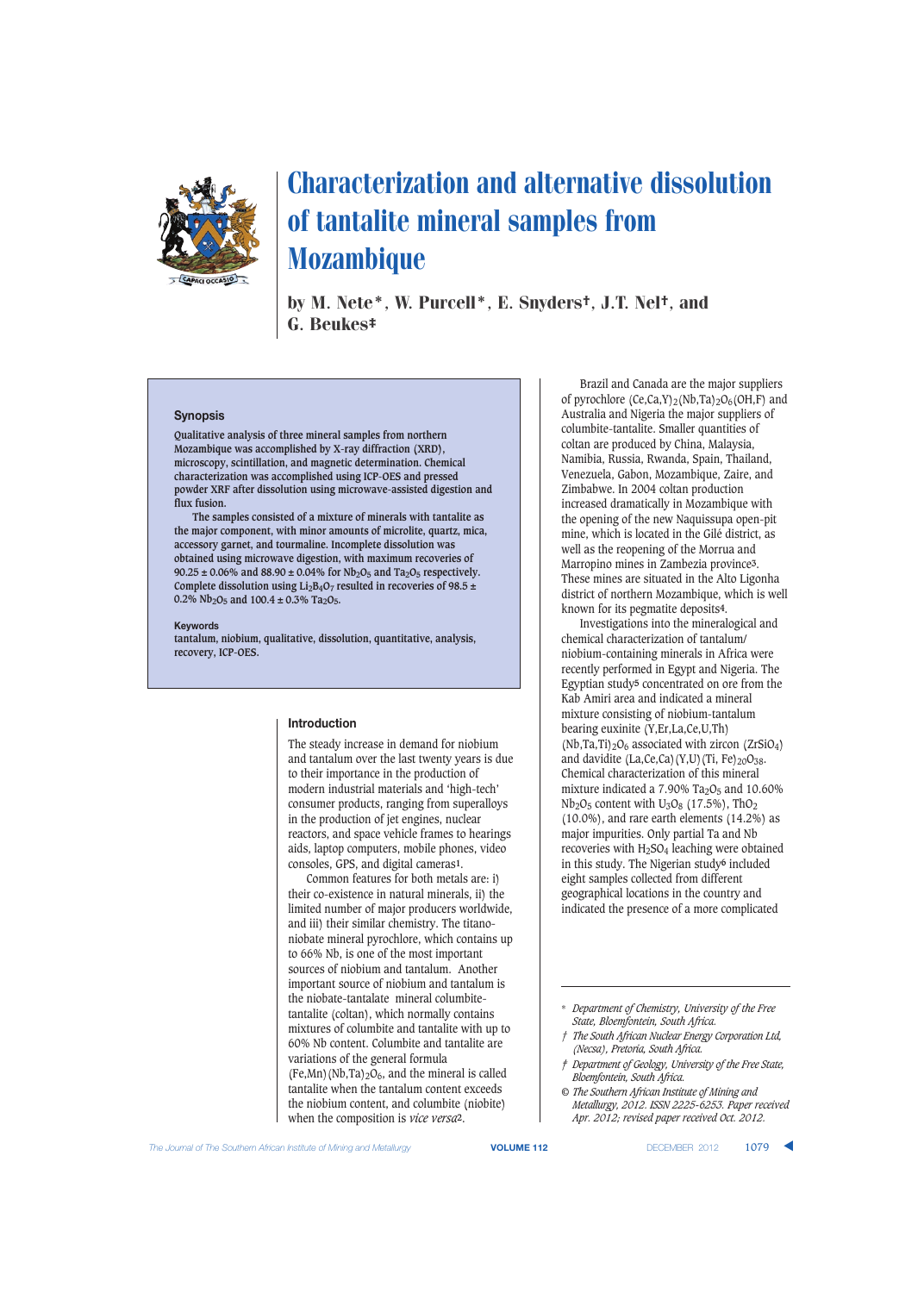mixture of minerals. These ore mixtures contained tantalite and niobite as major minerals, with smaller amounts of ilmenite (FeTiO<sub>3</sub>), haematite (Fe<sub>2</sub>O<sub>3</sub>), wolframite  $(Fe, Mn)WO<sub>4</sub>$ , cassiterite  $(SnO<sub>2</sub>)$ , and zircon, as well as uraninite  $(UO<sub>2</sub>)$ . The chemical analysis proved that these ores are rich in both Ta and Nb, with  $8-60\%$  Ta<sub>2</sub>O<sub>5</sub> and 20–38%  $Nb_2O_5$  content, and MnO (0.74–10.1%), Fe<sub>2</sub>O<sub>3</sub>  $(2.85-10.69\%)$ , and TiO<sub>2</sub> (up to 33.38%) as major impurities.

Many of the Nb/Ta deposits south of the Sahara are located in countries such as Gabon, Zaire, and Mozambique, which all have poorly developed research and mining infrastructures, and little is known about the mineral constituents of Ta/Nb-containing ores in the southern part of Africa.

The first few steps in the separation and beneficiation of these mineral samples involve the characterization, dissolution, and quantification of the elements present. Currently, Nb/Ta-containing minerals are mainly decomposed/dissolved using acid mixtures of HF and other mineral acids**7–11** or HF digestion combined with microwave digestion (95–104% Nb metal<sup>7</sup> and 95–100%  $Nb_2O_5$ )<sup>8</sup>. Different flux fusion methods have also been studied. The use of lithium metaborate/tetraborate and HF**7** (and the use of KOH as flux with low-grade coltan) indicated quantitative decomposition<sup>12</sup>. The use of  $K_2S_2O_7$  as flux and extraction with tartaric acid or oxalic acid**10** was found to be less successful<sup>7-14</sup>. Alternative fluoride sources such as NH<sub>4</sub>HF<sub>2</sub>, NaF, KF, and CaF<sub>2</sub> have been used as fluxes<sup>15</sup>, but no experimental results have been published.

A large number of techniques have been employed to quantify niobium and tantalum in chemical samples. These techniques included both destructive and non-destructive methods. Quantification of the elements using methods such as atomic absorption spectrometry (AAS), inductively coupled plasma – optical emission spectrometry (ICP-OES), or mass spectrometry (ICP-MS)**7–9,16** require sample dissolution as the first step, while non-destructive solid sample analytical methods such as wavelenght-dispersive X-ray fluorescence (WD-XRF)**6**, laser ablation inductively coupled plasma mass spectrometry (LA-ICP-MS)**17**, and electrothermal atomic absorption spectrometry (ETAAS)**18** have been used in order to avoid time-consuming digestion steps and possible analyte loss and contamination. A recent study in our laboratory**19** indicated the successful use of microwave digestion as well as  $Li_2B_2O_7$  flux-fusion as dissolution methods for a number of high-purity Nb-containing samples, including  $Nb<sub>2</sub>O<sub>5</sub>$ . ICP-OES results indicated a recovery of 99.90% for Nb metal, 98.8% for  $Nb<sub>2</sub>O<sub>5</sub>$ , and 100.7% for  $NbF<sub>5</sub>$  with microwave dissolution, while flux fusion of  $Nb<sub>2</sub>O<sub>5</sub>$  with  $Li<sub>2</sub>B<sub>4</sub>O<sub>7</sub>$  yielded 103% Nb recovery. The successful recovery of  $Nb<sub>2</sub>O<sub>5</sub>$  using these two methods prompted us to investigate their usefulness on tantalite-columbite itself, which normally consists mainly of  $Nb<sub>2</sub>O<sub>5</sub>$  and Ta<sub>2</sub>O<sub>5</sub>. Research also indicated that the difference in chemical composition of the minerals themselves or the possible combinations of different minerals (especially during the pre-concentration of low-grade ores) complicated the dissolution process. Different mineral compositions led to partial dissolution, which prevented the complete chemical quantification of the elements in the minerals**16,20**.

The main aim of this study was to perform a physical and chemical characterization on three ore mixtures obtained from tantalite mines in the Gilé district of northern Mozambique. A further goal was to evaluate the effectiveness of microwave digestion and lithium tetraborate flux on the dissolution of the mineral constituents of tantalum/niobiumbearing mineral samples. This was in order to evaluate potential alternative, more environmental friendly and universal dissolution methods for tantalite minerals. In order to understand the basic mineralogy of the three samples, physical characterization was accomplished using techniques such as X-ray diffraction (XRD), spectrometry, microscopy, and scintillation and magnetic determinations. The quantification studies were done using ICP-OES and XRF spectroscopy. Results obtained from this characterization study were then used in the follow-up study to investigate the possible beneficiation of the ore prior to dissolution, which is normally the first step in the mineral processing chain.

## **Experimental**

## *Apparatus*

A Shimadzu ICPS-7510 ICP-OES sequential plasma spectrometer controlled by a computer was used for the wet analysis of the samples. Direct analyses on the solid samples were undertaken at the Geology Department at the University of the Free State using XRD and XRF. XRD analyses were conducted using a Siemens D5000 diffractometer. XRF analyses were performed on a PANalytical wavelengthdispersive X-ray fluorescence spectrometer (WDXRF) with a rhodium tube as a radiation source. An Anton Paar Perkin-Elmer Multiwave 3000 microwave reaction system equipped with an 8SXF100 rotor and eight polytetrafluoroethylene (PTFE) reaction vessels was used for the acid dissolution of samples. Flux fusions were performed in a high-temperature oven.

## **Reagents**

Separate standard solutions containing 1000 ppm Th and U were obtained from De Bruyn Spectroscopic Solutions, while 1000 ppm standards of Nb, Ta, W, Si, Ti, Sn, and Y were sourced from Merck. The multi-element standard No. XXVI containing 1000 ppm each of Mn, Al, Fe, and Ca was also sourced from Merck. Three tantalum/niobium-bearing mineral samples, demarcated as sample A, sample B, and sample C, were supplied by the South African Nuclear Energy Corporation Limited (Necsa). Analytical grade  $H_2SO_4$  (95-98% ACS) was used in this study. Lithium tetraborate was obtained from Johnson Matthey Materials Technology.

#### *Preparation of standards and samples*

Three mineral samples were studied, of which two, demarcated as sample A and sample B, were sourced from different veins of the open-pit mine in the Naquissupa area in Mozambique, while sample C came from a different mine in the same region. Sub-samples of the three mineral samples were ground to a fine powder (to obtain a homogenous sample) using a vibration grinding mill with a steel milling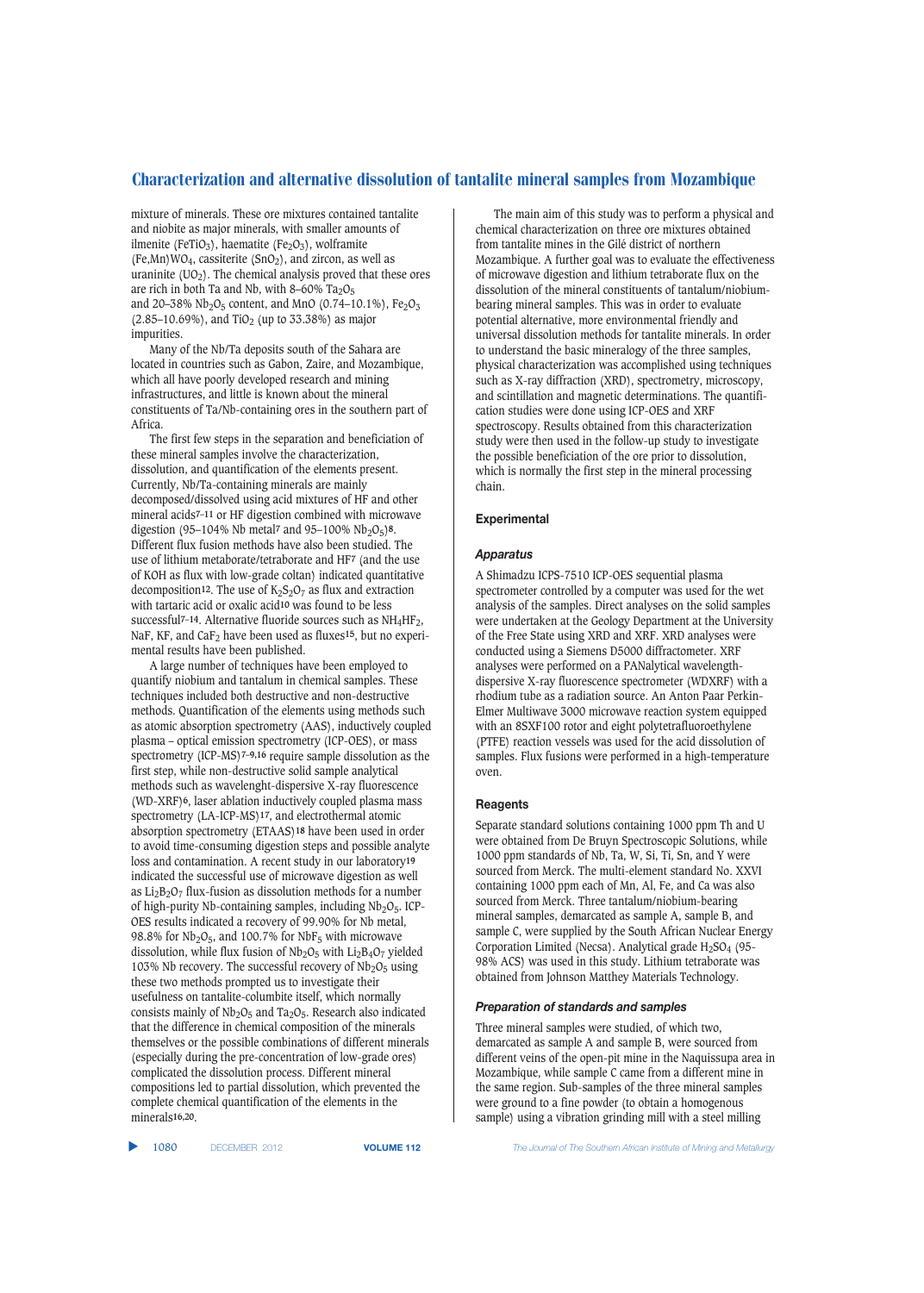vessel at the Geology Department at the University of the Free State. The powder samples were further sub-sampled for particle size determination, XRD, XRF, and ICP-OES analyses. A summary of the processes that were followed in the analyses of the mineral samples is shown in the flow chart in Figure 1.

Standard solutions for ICP-OES analysis were prepared by adding the appropriate volumes of the standards to 10 ml 95–97% H2SO4 in 100.0 ml volumetric flasks and diluting to the mark with double-distilled water. The emission intensity measurements were made under constant conditions indicated in Table I, which are prescribed by the instrument manufacturer since they are optimized for a variety of elements.

#### *Particle size determination*

The particle size distributions in samples A, B, and C were determined at Poretech using a Saturn DigiSizer 5200 V1.12. The median values for the particle sizes  $(d_{50}$  values) were determined as  $9.8 \mu m$ ,  $9.5 \mu m$ , and  $11.1 \mu m$  for samples A, B, and C respectively.

## *Qualitative analysis of mineral samples*

The mineral samples were qualitatively analysed by XRD on a Siemens D-5000 X-ray diffractometer as well as visual examination by stereo and optical microscopy. Other physical properties of the samples were studied by scintillometric and magnetic methods.

The bulk magnetic susceptibilities of the three samples were measured with a Sherwood Scientific magnetic susceptibility balance (MSB) at 20ºC. The MSB balance was reset to zero and the  $R_0$  value of the pre-weight glass tube was determined prior to the magnetic susceptibility measurements. Each sample (accurately weighed to 0.1 mg) was then placed in the tube and the *R*-value recorded. The actual height of the sample in the tube of the sample was then measured and the mass susceptibility  $(\chi_g)$  was calculated using the following formula.

$$
\chi_g = C_{bal} * l^* (R - R_0) / (10^{9*} \text{m})
$$
 [1]

The reported values represent the average of five replicate measurements.

## *ICP-OES quantification*

## *Microwave-assisted acid digestion*

Sample aliquots of approximately 0.10 g were weighed accurately to the nearest 0.1 mg in glass vials and quantitatively transferred to the PTFE microwave vessels, followed by addition of 10 ml of 95–97% H2SO4. The vessels were sealed and the rotor was tightened. The digestion was accomplished under the microwave conditions summarized in Table II. Digestion time was varied between 45 and 150 minutes to investigate the influence of digestion time on dissolution efficiency. Visual inspection of the samples after digestion (for all exposure times) indicated that some solid remained undissolved. The solid was removed by filtration into a 100.0 ml volumetric flask and the vessels were rinsed four times with distilled water to quantitatively transfer the

**The Journal of The Southern African Institute of Mining and Metallurgy <b>VOLUME 112 VOLUME 112 DECEMBER 2012 1081** 

contents into the volumetric flasks. The flasks were then filled to the mark with distilled water. The solutions were allowed to stand overnight to attain a stable temperature for efficient flow rate and analysed by ICP-OES on the following day. Results from these analyses are presented in Table III. Sample digestion procedures and measurements were repeated in triplicate for each time-dependent study for all three samples to ensure reproducibility of the analytical results.

## *Fusion dissolution*

Approximately 0.10 g of each of the mineral samples was weighed accurately to 0.1 mg and placed in a platinum



(a) Qualification, (b) Quantification

**Figure 1—Flow chart indicating the steps followed in the dissolution and analysis of the different samples**

| Table I                             |                                                           |  |  |
|-------------------------------------|-----------------------------------------------------------|--|--|
| <b>ICP-OES operating conditions</b> |                                                           |  |  |
| RF power                            | $1.2$ kW                                                  |  |  |
| Coolant gas flow                    | 14.0 l/min                                                |  |  |
| Plasma gas flow                     | $1.2$ $\ell$ /min                                         |  |  |
| Carrier gas flow                    | $0.7 \ell$ /min                                           |  |  |
| Sample uptake method                | Peristaltic pump                                          |  |  |
| Spray chamber                       | Glass cyclonic spray chamber with<br>concentric nebulizer |  |  |

## *Table II*

## **Microwave operating conditions used for the acidassisted digestion**

| Power          | 1200 W           |
|----------------|------------------|
| Pressure       | 60 bar (maximum) |
| Temperature    | 240°C (maximum)  |
| Acid volume    | $10 \text{ m}$   |
| Heating period | 90 min           |
|                |                  |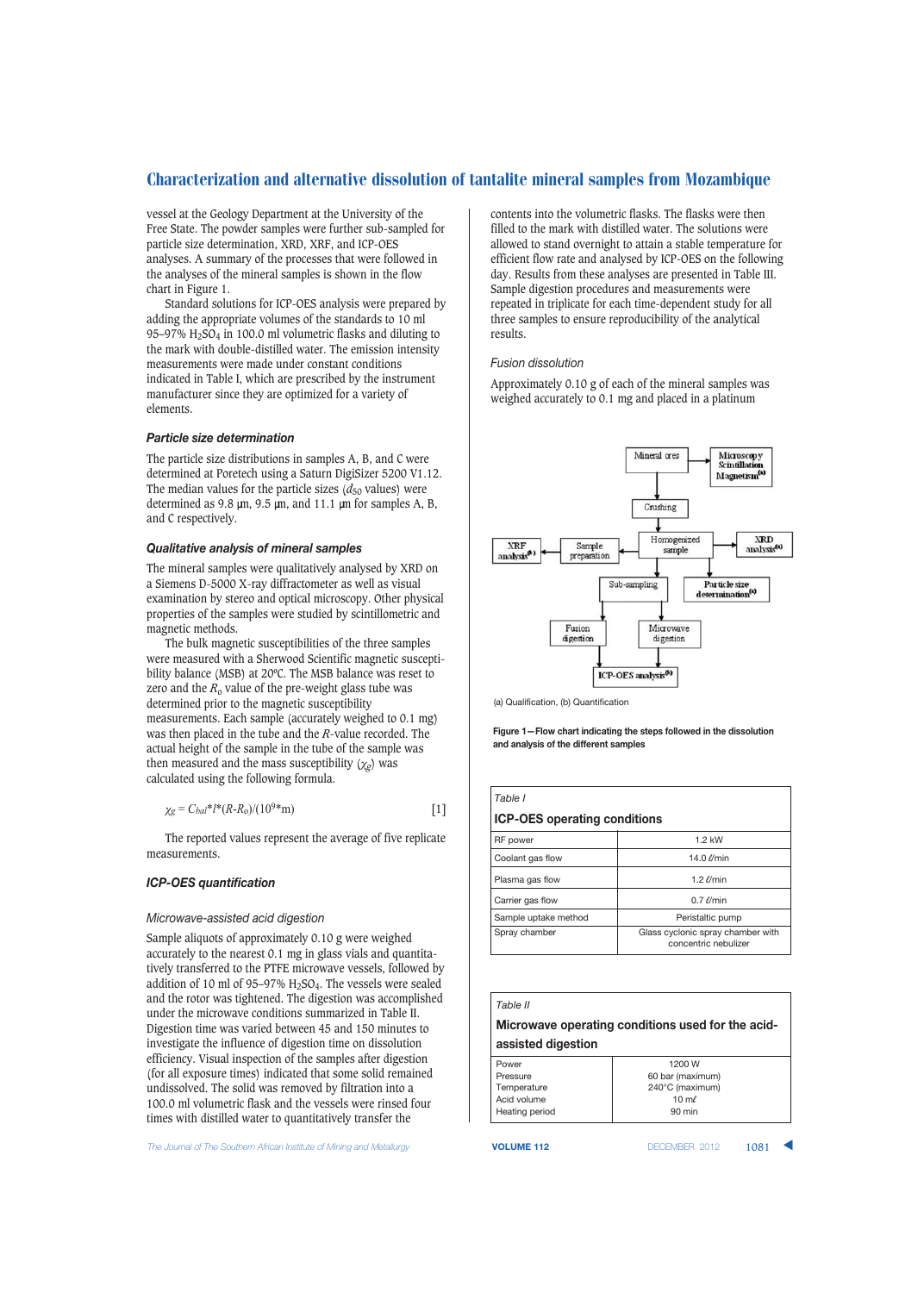*Table III* 

**Quantive analyses by ICP-OES analysis after 90 min microwave-assisted acid digestion** 

| <b>Mineral</b>                 | Sample A<br>mean % | Sample B<br>mean $%$ | Sample C<br>mean $%$ |  |
|--------------------------------|--------------------|----------------------|----------------------|--|
| Ta <sub>2</sub> O <sub>5</sub> | $24.4 \pm 0.3$     | $31 + 1$             | $25+2$               |  |
| Nb <sub>2</sub> O <sub>5</sub> | $24.7 \pm 0.1$     | $15.0 \pm 0.2$       | $10.9 \pm 0.4$       |  |
| Al <sub>2</sub> O <sub>3</sub> | $0.85 \pm 0.01$    | $1.00 \pm 0.05$      | $0.5 \pm 0.2$        |  |
| SiO <sub>2</sub>               | $0.03 + 0.03$      | $0.01 \pm 0.01$      | $0.3 \pm 0.4$        |  |
| WO <sub>3</sub>                | $1.33 \pm 0.03$    | $0.83 \pm 0.02$      | $0.24 \pm 0.03$      |  |
| TiO <sub>2</sub>               | $2.43 \pm 0.02$    | $5.0 \pm 0.1$        | $8.85 \pm 0.09$      |  |
| $Mn_3O_4$                      | $6.76 \pm 0.07$    | $5.8 \pm 0.2$        | $3.1 \pm 0.1$        |  |
| Fe <sub>2</sub> O <sub>3</sub> | $6.12 \pm 0.04$    | $5.19 \pm 0.09$      | $11.9 \pm 0.7$       |  |
| SnO <sub>2</sub>               | $0.79 \pm 0.01$    | $1.65 \pm 0.06$      | $0.09 + 0.01$        |  |
| ThO <sub>2</sub>               | $0.60 \pm 0.01$    | $0.42 \pm 0.01$      | $0.48 \pm 0.01$      |  |
| $U_3O_8$                       | $2.82 \pm 0.02$    | $1.06 \pm 0.02$      | $0.35 \pm 0.01$      |  |
| $Y_2O_3$                       |                    |                      | $0.24 \pm 0.01$      |  |
| CaO                            |                    |                      | $0.60 + 0.03$        |  |
|                                |                    |                      |                      |  |

-Not determined

crucible. Approximately 2.0 g lithium tetraborate fluxing reagent was added to the crucible and thoroughly mixed with the sample before heating. The crucible was then placed in a high-temperature oven and heated to 1100°C for 30 minutes to produce a glassy melt. The melt was cracked to facilitated faster dissolution by placing the hot crucible in a cold water bath. 10 ml of 95–97%  $H_2SO_4$  were pipetted into the cold melt, followed by the slow addition of approximately 30 ml methanol to prevent formation of boric acid and to facilitate the volatization of boron as the trimethyl borate**18,21**. The crucible was then heated to 40°C for 45 minutes on a hot plate with constant stirring to remove both the boron ester and the excess methanol. The clear solution was quantitatively transferred to a 100.0 ml volumetric flask and diluted to the mark with distilled water. Quantification was performed with the ICP-OES the following day, using standard addition as described previously**19**. The results of this analysis are presented in Table IV. The whole process was carried out in triplicate to ensure the reproducibility of the results.

#### *XRF analysis*

XRF measurements were performed on pressed powders using the 'Major pellets Programme' and the 'Pro-trace Programme', depending on the relative concentration of the elements in the mineral sample. For the 'Major pellets Programme', approximately 8.0 g of the sample (accurate to 0.1 mg) was added to 3.0 g Hoechst wax (binder material) and mixed for 30 minutes to obtain a homogeneous sample (approximately 11.0 g). For the 'Pro-trace Programme', approximately 0.08 g of the mineral sample (weighed accurately to 0.1 mg) was added to 7.92 g  $SiO<sub>2</sub>$  and approximately 3.0 g Hoechst wax, and mixed thoroughly for 30 minutes by a flask shaker to ensure a homogeneous mixture. Pellets or disks of 30 mm diameter and 9 mm thickness were used for the analyses.

# **Results and discussion**

## *Qualitative analysis of mineral samples by X-ray diffraction analysis*

The results obtained from the XRD analyses showed that sample A and sample B are similar, with minor differences in the intensity of some of the main peaks indicating quantitative differences of the components, especially quartz (Figure 2a and 2b). The XRD pattern also showed that samples A and B contained manganotantalite as the major component with minor quartz (SiO<sub>2</sub>), microlite  $((Na, Ca)<sub>2</sub>Ta<sub>2</sub>O<sub>6</sub>(O, OH,F)),$  and muscovite  $(KAl<sub>2</sub>(Si<sub>3</sub>Al)O<sub>10</sub>(OH,F)<sub>2</sub>)$ . The XRD pattern of sample C (Figure 2c) showed quartz to be the dominant constituent with minor tantalite and accessory muscovite, confirming the mineralogical differences of the samples. According to the quantitative analyses by ICP-OES and XRF, the tantalite in this sample contains more iron and less manganese than samples A and B, which rather points to the name ferrotantalite as being more suitable for sample C.

## *Magnetic properties*

Since the XRD patterns indicated a mixture of minerals in all the samples studied, it was decided to investigate the magnetic properties (which could be of great importance in the processing of the minerals to metallic elements) as well as the radioactive properties of the coarse mineral samples to corroborate their positive identification. Sample C showed a higher magnetic susceptibility with a large number of its grains/particles reacting to the magnetic field, followed by sample A, and finally sample B, which showed very little magnetism. Quantitative analysis by ICP-OES revealed that the high susceptibility observed in sample C is due to the higher Fe and Ti contents (Tables III and IV). The magnetic susceptibility measurements clearly confirm the trend in iron content (sample  $C >$  sample  $A >$  sample  $B$ ), with the magnetic susceptibility of sample C an order of magnitude larger than the other two samples (Table V).

## *Table IV*

## **Quantitative analyses by ICP-OES analysis after fusion with Li2B4O7 and H2SO4/methanol digestion**

| <b>Mineral</b>                 | Sample A<br>mean % | Sample B<br>mean $%$ | Sample C<br>mean % |
|--------------------------------|--------------------|----------------------|--------------------|
| Ta <sub>2</sub> O <sub>5</sub> | $27.8 \pm 0.3$     | $32.88 \pm 0.06$     | $33.0 \pm 0.2$     |
| Nb <sub>2</sub> O <sub>5</sub> | $27.0 \pm 0.2$     | $17.47 \pm 0.08$     | $13.7 \pm 0.2$     |
| ThO <sub>2</sub>               | $0.54 \pm 0.02$    | $0.41 \pm 0.01$      | $0.29 \pm 0.01$    |
| $U_3O_8$                       | $2.81 + 0.02$      | $1.20 \pm 0.01$      | $0.14 \pm 0.01$    |
| $Al_2O_3$                      | $2.04 + 0.06$      | $2.85 \pm 0.04$      | $1.47 \pm 0.01$    |
| SiO <sub>2</sub>               | $3.5 \pm 0.1$      | $10.99 \pm 0.06$     | $2.51 \pm 0.04$    |
| WO <sub>3</sub>                | $1.18 \pm 0.02$    | $0.84 \pm 0.01$      | $0.16 \pm 0.01$    |
| TiO <sub>2</sub>               | $2.77 \pm 0.02$    | $6.50 + 0.06$        | $8.19 \pm 0.01$    |
| $Mn_3O4$                       | $8.91 \pm 0.07$    | $7.6 \pm 0.1$        | $3.13 \pm 0.01$    |
| Fe <sub>2</sub> O <sub>3</sub> | $8.3 \pm 0.2$      | $7.01 + 0.05$        | $18.71 \pm 0.06$   |
| SnO <sub>2</sub>               | $1.64 \pm 0.03$    | $2.91 \pm 0.03$      | $0.15 \pm 0.01$    |
| $Y_2O_3$                       |                    |                      | $0.24 \pm 0.01$    |
| CaO                            |                    |                      | $0.52 \pm 0.04$    |
|                                |                    |                      |                    |

- Not determined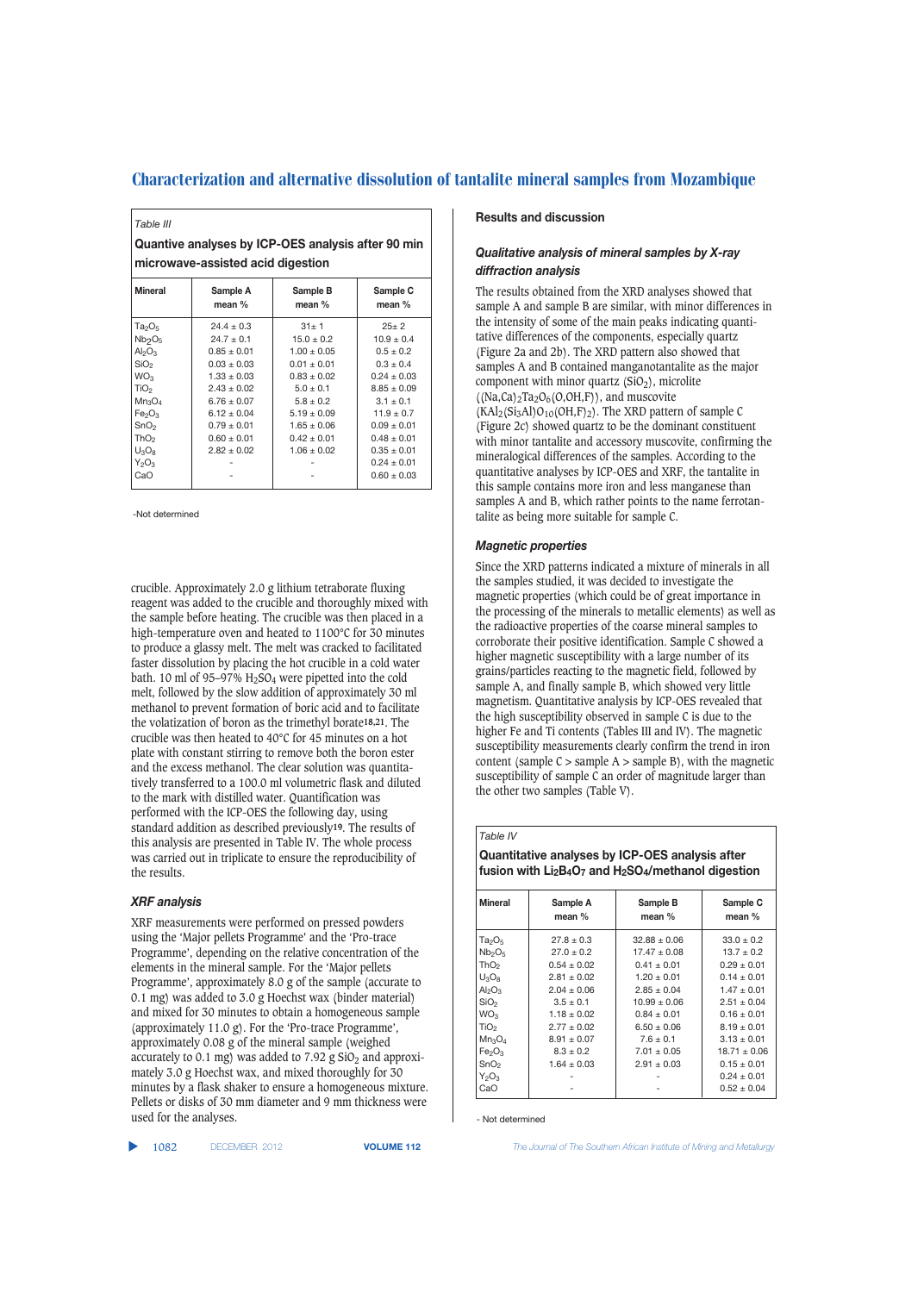

 $Qz =$  quartz,  $Ta =$  tantalite

**Figure 2—XRD patterns of (a) sample A, (b) sample B, and (c) sample C**

## *Scintillometric detection*

Radioactivity determinations were accomplished using a scintillometer, which showed that both samples A and B contained radioactive materials as confirmed by the presence of uranium (1.20  $\pm$  0.01% to 2.81  $\pm$  0.02% U<sub>3</sub>O<sub>8</sub>) and thorium (0.41  $\pm$  0.01% to 0.54  $\pm$  0.02% ThO<sub>2</sub>) (Table IV). Very little detectable radioactivity was observed in sample C, as was confirmed by low  $U_3O_8$  and Th $O_2$  contents in the quantitative analyses. The radioactivity in these samples (A and B) could be due to the presence of euxenite, which always contains radioactive elements**22** and which was observed with microscopic analyses in the current study. However, very small amounts of euxenite may be sufficient to induce metamictization (destruction of the crystalline structure by internal radiation), which is commonly evident in euxenite**23**.

## *Microscopic examination*

The coarse mineral samples were also investigated using both stereo and optical microscopes in order to identify the minerals present. Microscopic examination showed grains of tantalite (possibly manganotantalite, as suggested by the quantitative chemical analysis results), microlite, quartz, muscovite, tourmaline  $(Na,K,Ca) (Mg,Li,Mn,Al,Fe<sup>2+</sup>)<sub>3</sub>$  $(AI, Cr, Fe, V)_{6}(BO<sub>3</sub>)$ 3Si<sub>6</sub>O<sub>18</sub>(OH,F)<sub>4</sub>, garnet (possibly a member of the almandine-spessaritine garnet series with the general formula Fe, Mn, Al $SiO<sub>4</sub>$ ), and a glassy blackish mineral with a conchoidal fracture that resembles euxenite in samples A and B. Microscopic examination of sample C showed the presence of tantalite (possibly ferrotantalite as suggested by quantitative chemical analysis results), quartz, muscovite, and garnet. The final classification of the minerals using the above-mentioned techniques as well as ICP-OES and XRF results (Tables IV and VI) showed that the tantalite mineral samples studied contain more tantalum than niobium, in which case the mineral is called tantalite instead of columbite**2**. The results of all the tests done in this part of the investigation are summarized in Table VI.

| Table V |                                                |                                                                                                                                                                                            |
|---------|------------------------------------------------|--------------------------------------------------------------------------------------------------------------------------------------------------------------------------------------------|
|         | Physical characterization of tantalite samples |                                                                                                                                                                                            |
| Sample  | <b>Analytical method</b>                       | <b>Minerals identified</b>                                                                                                                                                                 |
| A       | <b>XRD</b>                                     | Manganotantalite, microlite, quartz, muscovite                                                                                                                                             |
|         | Microscopy                                     | Manganotantalite, microlite, euxenite, quartz, muscovite, garnet, tourmaline                                                                                                               |
|         | Scintillometry                                 | Radioactive - $2.81\%$ U <sub>3</sub> O <sub>8</sub> and 0.54% ThO <sub>2</sub> (by ICP-OES)                                                                                               |
|         | Magnetic                                       | Little magnetism ( $\sim 8\%$ Fe <sub>2</sub> O <sub>3</sub> ), mass susceptibility ( $\chi_g = 7.5(6) \times 10^{-5}$ cgs or 2.8(2) $\times 10^6$ cm <sup>3</sup> /g)                     |
| B       | <b>XRD</b>                                     | Manganotantalite, microlite, quartz, muscovite                                                                                                                                             |
|         | Microscopy                                     | Manganotantalite, microlite, euxenite, quartz, muscovite, garnet, tourmaline                                                                                                               |
|         | Scintillometry                                 | Radioactive – 1.20% $U_3O_8$ and 0.41% ThO <sub>2</sub> (by ICP-OES)                                                                                                                       |
|         | Magnetic                                       | Very little to no magnetism ( $\sim$ 7% Fe <sub>2</sub> O <sub>3</sub> ), mass susceptibility ( $\chi_a$ = 6.35(9) × 10 <sup>-5</sup> cgs or 2.39(3) × 10 <sup>6</sup> cm <sup>3</sup> /g) |
| C       | XRD analysis                                   | Quartz, ferrotantalite, muscovite                                                                                                                                                          |
|         | Microscopy                                     | Quartz, ferrotantalite, muscovite, garnet                                                                                                                                                  |
|         | Scintillomety                                  | Very low radioactivity (just above background)                                                                                                                                             |
|         | Magnetic                                       | Strong magnetism (~ 19% Fe <sub>2</sub> O <sub>3</sub> ), mass susceptibility ( $\chi_{\alpha}$ = 7.8(2) × 10 <sup>-4</sup> cgs or 29.3(7) × 10 <sup>6</sup> cm <sup>3</sup> /g)           |
|         | Chemical                                       | <b>Ilmenite</b>                                                                                                                                                                            |

**The Journal of The Southern African Institute of Mining and Metallurgy <b>VOLUME 112 VOLUME 112** DECEMBER 2012 **1083**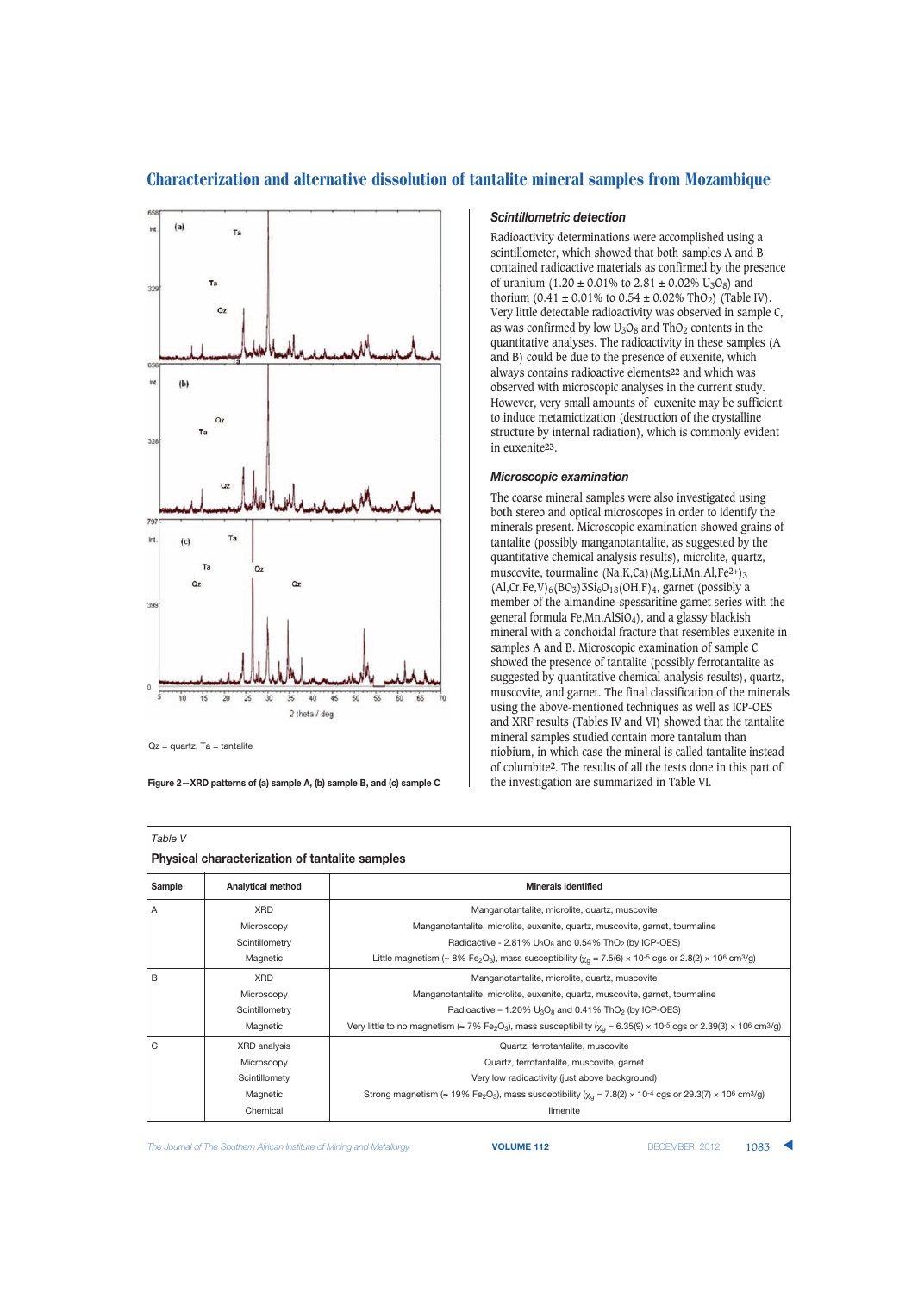| Analyte                        |           | Sample A                    |                          |                      | Sample B                    |                          |  |
|--------------------------------|-----------|-----------------------------|--------------------------|----------------------|-----------------------------|--------------------------|--|
|                                | Knight    | <b>ICP-OES</b><br>$%M_xO_v$ | <b>XRF</b><br>$%M_xO_v$  | Knight<br>% $M_xO_y$ | <b>ICP-OES</b><br>$%M_xO_v$ | <b>XRF</b><br>$%M_xO_v$  |  |
|                                | $%M_xO_v$ |                             |                          |                      |                             |                          |  |
| Ta <sub>2</sub> O <sub>5</sub> | 27.71     | $27.8 \pm 0.3$              | $24.8 \pm 0.5$           | 32.69                | $32.88 \pm 0.06$            | $33.9 \pm 0.9$           |  |
| Nb <sub>2</sub> O <sub>5</sub> | 27.41     | $27.0 \pm 0.2$              | $27.8 \pm 0.4$           | 15.94                | $17.47 \pm 0.08$            | $17 + 1$                 |  |
| ThO <sub>2</sub>               | 0.65      | $0.54 \pm 0.02$             | $\overline{\phantom{a}}$ | 0.49                 | $0.41 \pm 0.01$             | $\overline{\phantom{a}}$ |  |
| $U_3O_8$                       | 2.83      | $2.81 \pm 0.02$             | $3.0 \pm 0.9$            | 0.98                 | $1.20 \pm 0.01$             | $0.9 \pm 0.2$            |  |
| Al <sub>2</sub> O <sub>3</sub> | 1.85      | $2.04 \pm 0.06$             |                          | 3.44                 | $2.85 \pm 0.04$             |                          |  |
| SiO <sub>2</sub>               | 5.73      | $3.5 \pm 0.1$               |                          | 11.9                 | $10.99 \pm 0.06$            | ٠                        |  |
| WO <sub>3</sub>                | 1.61      | $1.18 \pm 0.02$             |                          | 1.01                 | $0.84 \pm 0.01$             |                          |  |
| TiO <sub>2</sub>               | 2.68      | $2.77 \pm 0.02$             | $3 \pm 1$                | 5.13                 | $6.50 \pm 0.06$             | $5.6 \pm 0.6$            |  |
| $Mn_3O_4$                      | 8.03      | $8.91 \pm 0.07$             | $8.1 \pm 0.5$            | 7.09                 | $7.6 \pm 0.1$               | $7.7 \pm 0.3$            |  |
| Fe <sub>2</sub> O <sub>3</sub> | 8.29      | $8.3 \pm 0.2$               | $7.21 \pm 0.06$          | 7.72                 | $7.01 \pm 0.05$             | $6.5 \pm 0.4$            |  |
| SnO <sub>2</sub>               | 1.41      | $1.64 \pm 0.03$             | $0.44 \pm 0.04$          | 2.82                 | $2.91 \pm 0.03$             | $3.3 \pm 0.1$            |  |

--- Not quantified by XRF

## *Chemical composition determination by ICP-OES*

The chemical composition of the samples was determined, after sample dissolution, by ICP-OES. A qualitative study on sample C composition indicated the presence of Mn, Fe, Nb, Ta, Ca, Y, Th, U, Ti, and Si. samples A and B contained Mn, Fe, Ca, Ta, Nb, W, Th, U, Ti, Al, Sn, and Si (see Tables III and IV).

#### *Quantitative analysis*

#### *Dissolution method*

The visual appearance of solid in the reaction vessels after 150 minutes of microwave radiation in concentrated  $H<sub>2</sub>SO<sub>4</sub>$ indicated the partial success of this dissolution method for all the mineral samples that were investigated. In the absence of certified reference materials for the samples, two of the samples (A and B) were sent to another laboratory (Alfred H. Knight laboratory) for inter-laboratory comparison using ICP-OES and WD-XTD. The ICP-OES results indicated a significant difference in major element recoveries (compared with Knight's results, Table VI) for digestion times between 45 and 90 minutes (71.9  $\pm$  0.6% Nb<sub>2</sub>O<sub>5</sub> and 25.2  $\pm$  0.3% Ta<sub>2</sub>O<sub>5</sub> at 45 minutes compared to 90.3  $\pm$  0.1% Nb<sub>2</sub>O<sub>5</sub> and  $86.9 \pm 0.3\%$  Ta<sub>2</sub>O<sub>5</sub> at 90 minutes for sample A), but little or no difference between 90 and 150 minutes of irradiation  $(90.04 \pm 0.06\% \text{ Nb}_2\text{O}_5 \text{ and } 88.90 \pm 0.04\% \text{ Ta}_2\text{O}_5 \text{ at } 150$ minutes). The quantitative results for 90 minutes digestion period in the microwave oven for the three mineral samples are presented in Table III. The results show a considerable amount of dissolution for most of the elements and good reproducibility in samples A and B, with relative standard deviation (RSD) values generally below 2.50% and 5.00% respectively except for Si. Slightly higher RSD values were, however, obtained for the sample C analyses. The deviations from the observed RSD values obtained for  $SiO<sub>2</sub>$  can be attributed to the insolubility of  $SiO<sub>2</sub>$  in H<sub>2</sub>SO<sub>4</sub>.

The quantitative results obtained for the fusion digestion indicated complete recovery when compared to the results from Knight (see Table VI), which was also evident from the

clear solutions that were obtained after the removal of the excess boron. Results indicated  $Nb<sub>2</sub>O<sub>5</sub>$  recovery of 98.5  $\pm$ 0.20% for sample A and  $109.60 \pm 0.08$ % for sample B, while the Ta<sub>2</sub>O<sub>5</sub> recovery was 100.4  $\pm$  0.3% and 100.60  $\pm$  0.06% for samples A and B respectively. Analysis of the two other major components,  $Mn_3O_4$  and  $Fe_2O_3$ , also indicated excellent recoveries of  $100.60 \pm 0.07\%$  and  $101.1 \pm 0.2\%$  respectively in sample A and  $99.2 \pm 0.1\%$  and  $101.70 \pm 0.05\%$  in sample B. Excellent recoveries were also obtained for the minor elements, with the results for the two radioactive elements U and Th indicating 96–99% and 84% recovery respectively. The successful quantification of the different samples (Table IV) using this flux fusion method depends strongly on the removal of the excess  $H_3BO_3$ , which is formed with the addition of H<sub>2</sub>SO<sub>4</sub> during the dissolution of the melt, as was the case in the previous study**18**. The addition of methanol to the solution and the subsequent removal of the boron ester and the excess methanol prevent possible spectral interference from the large excess of boron or co-precipitation of some of the elements with the  $H_3BO_3$ .

$$
BO_3^{3-} + 3CH_3OH^{\bullet} + B(OCH_3)_3
$$
 [2]

The RSDs for all the elements in the three different samples were within acceptable limits, indicating good precision in the results.

#### *Quantification method – ICP-OES vs XRF*

A comparison between the results obtained by ICP-OES and XRF indicates good correlation for the major elements for the different samples, with slopes of 1.08, 1.06, and 1.02 and intercepts of -0.12, -0.54, and 0.67 for samples A, B, and C respectively (Figure 3). Correlation coefficients between 0.966 and 0.995 indicate extremely good agreement between the quantitative results obtained with the two analytical methods. This indicates firstly that little or no loss of any of the major elements occurred during the flux digestion period (open vessel at 1100 °C), and secondly it demonstrates the successful dissolution of the tantalite mineral mixture with this method. The analytical results obtained for samples A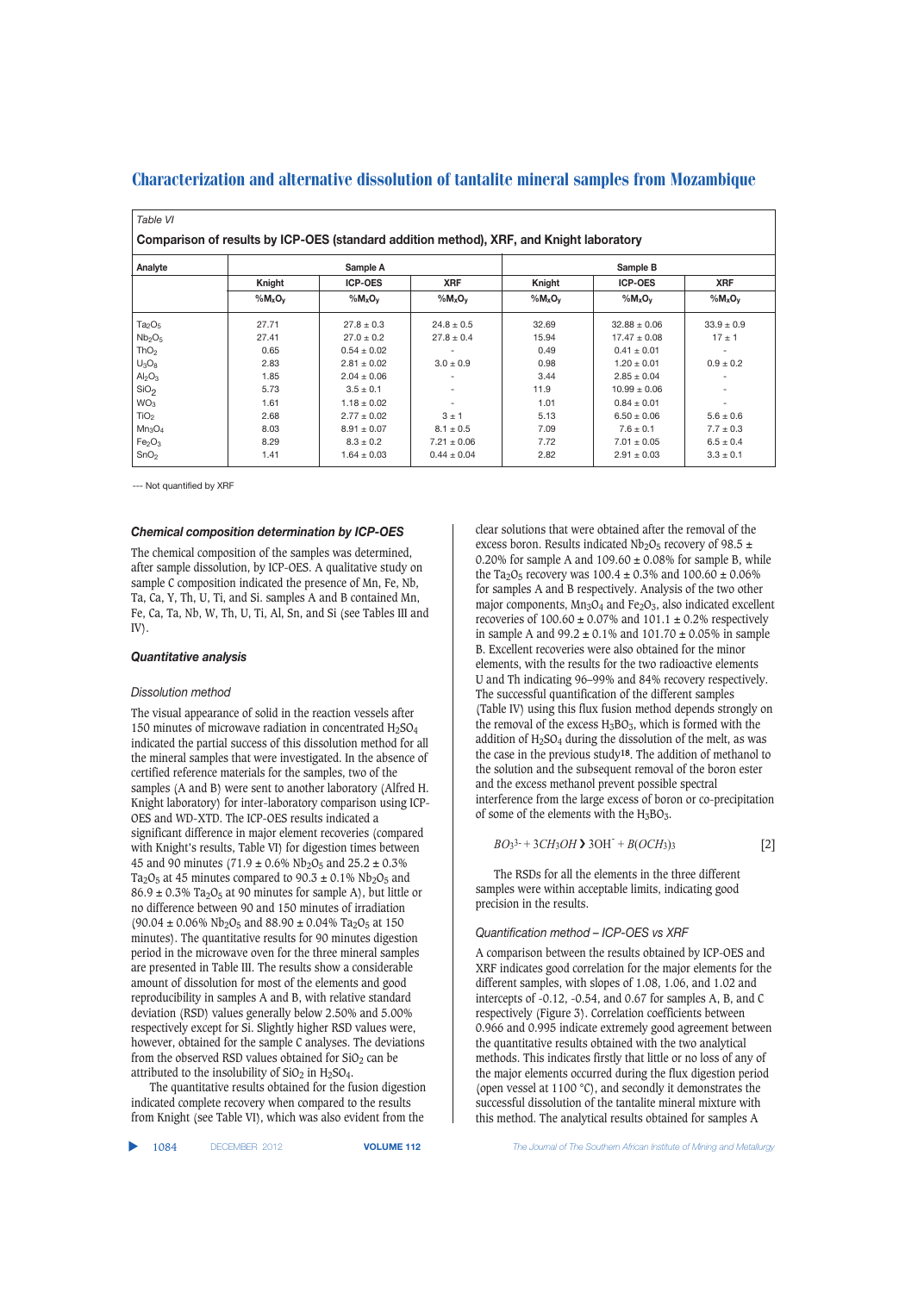

**Figure 3—Correlation between the results obtained using ICP-OES and XRF**

and B also compared extremely well with those obtained from the inter-laboratory study (Knight laboratory), confirming the usefulness of the fusion dissolution method for the complete chemical characterization of mineral samples of this type (see Table VI).

The disagreement between the XRF and ICP-OES analyses for some minor analytes (such as  $SnO<sub>2</sub>$  and ThO<sub>2</sub>) can be explained by the inhomogeneity of the mass per unit area, the particle size effects for XRF, and possible segregation between smaller and larger particles during mixing of the solids. The absence of quantiable results for some of the minor elements is due to the lack of calibration standards. Other factors such as the poor sensitivity of the WD-XRF instrument to certain elements allowed for only a semi-quantitative XRF analysis on some of the minor elements.

## *Comparison between different ores*

It is clear from the mineralogical comparison that slight differences exist in the mineral composition of the three samples collected from the different locations in the Gilé District in the northern part of Mozambique (see Table V). The main tantalite-containing mineral was identified as manganotantalite for samples A and B and ferrotantalite for sample C (from chemical analysis). Other differences include little or no magnetism in samples A and B and substantial magnetism in sample C. Samples A and B also exhibit higher radioactivity, while sample C showed very little radioactivity. The rest of the minerals are almost identical in the three samples. The chemical analysis also indicated the difference in the Ta/Nb ratios, which varied from a 1:1 ratio for sample A to a 2:1 and 3:1 for samples B and C respectively (see Tables III and IV). The chemical analysis also highlighted the chemical differences of the impurities, with samples A and B having substantial  $Mn_3O_4$  contents (manganotantalite) of 8.91  $\pm$  0.07% and 7.6  $\pm$  0.1% respectively, and 3.13  $\pm$  0.01% for sample C. The  $Fe<sub>2</sub>O<sub>3</sub>$  content for samples A and B is approximately 8% and that for sample C almost 20%.

A comparison of the mineral mix in the Mozambique samples with those obtained in Nigeria and Egypt indicated not only very distinct differences in the type of minerals that contain Nb and Ta, but also the associated impurities. The main minerals in the Egyptian study**5** appeared to be euxenite, samarsakite, fegusonite, and zircon while those

from Nigeria6 included cassiterite, magnetite, ilmenite, and columbite, compared with the mangano/ferrotantalite, micolite, and euxenite in the current study. Relatively low Ta and Nb (7.9% and 10.6% respectively) contents were present in the euxenite that was investigated in Egypt, but large quantities of ThO<sub>2</sub> and U<sub>3</sub>O<sub>8</sub> (10% and 18.7% respectively). Other impurities included rare earth metals  $(14.2\%)$  and TiO<sub>2</sub> (17.5%). The minerals from Nigeria, on the other hand, had substantially higher Ta and Nb contents (ranging between 6–60% for Ta and 16–38% Nb) with extremely low ThO<sub>2</sub> and U<sub>3</sub>O<sub>8</sub> contents (0.01-0.34% and 0.17-0.94% respectively). Impurities associated with these minerals included Hf, Zr, Mn, and in some instances Pb, Rb, and Y. The mineral samples from the current study contained Mn, Fe, and Si as the most important impurities, with intermediate levels of radioactive elements. This appears to be a less complicated matrix for beneficiation purposes.

## **Conclusion**

The successful physical and chemical characterization of the three different samples from the Gilé District in Mozambique in this study clearly indicated the presence of different minerals with different physical properties (radioactivity and ferromagnetism) and different elemental compositions. The major differences between the samples are the absence of euxenite, quartz, and, tourmaline from sample C, as well as the classification of samples A and B as manganotantalite and sample C as ferrotantalite. A mineral and chemical comparison of these ore samples with those in the central and northern parts of Africa clearly showed significantly different quantities and ratios of tantalum and niobium, as well as of major impurities.

The results of chemical analyses obtained in this study clearly indicated that alternative digestion or dissolution procedures for tantalite are possible, but further studies need to be carried out on other tantalite samples in order to test the general applicability of these methods. Both digestion methods yielded major element recoveries of the order of 90% and higher. The advantages of the microwave digestion method are the simplicity of the method and the small quantities of chemicals needed for the digestion, although the lower recovery of the major elements is a major drawback. Advantages of the flux fusion method are the shorter digestion time and the higher recoveries. The major drawback of this method is the larger quantities of chemicals needed for digestion, as well as the more time-consuming sample preparation steps before analysis.

A comparison of the XRF and ICP-OES results also demonstrated that no substantial loss of analytes occurred during the flux digestion process, underlining its possible use as an alternative dissolution method for this type of sample. This study also clearly illustrates the correlation between the physical properties (radioactivity, magnetism) and the chemical analyses (presence of U, Th, and Fe) in the mineral samples, illustrating the importance of these both techniques in the study of similar samples.

## **Acknowledgements**

The authors thank the Research Fund of the University of the Free State, the National Research Foundation (NRF) of South

The Journal of The Southern African Institute of Mining and Metallurgy **VOLUME 112 VOLUME 112** DECEMBER 2012 1085